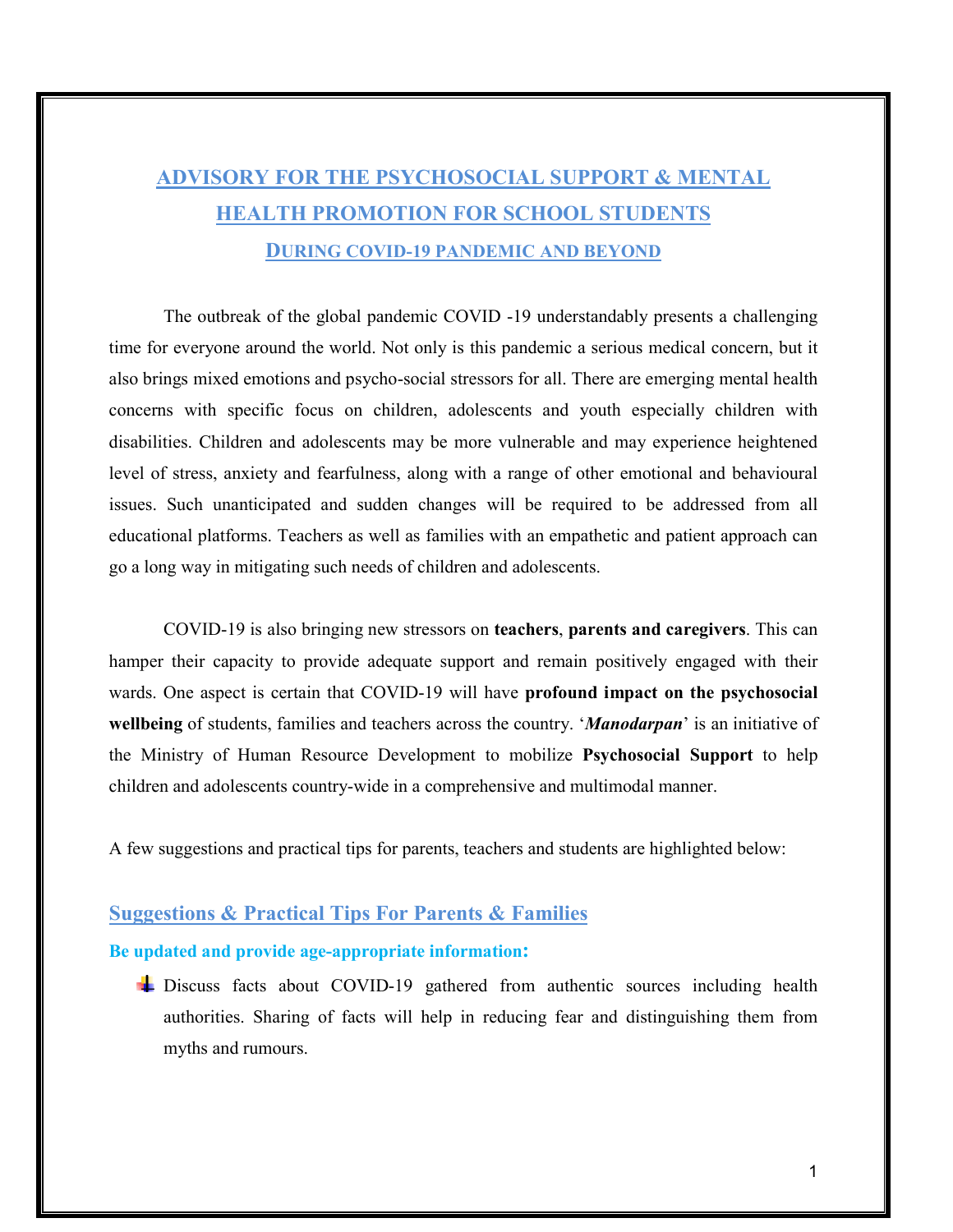- Information updates can be had at specific times during the day, two or three times at the most. Double check the news you read or hear on COVID-19. Avoid misleading news and rumours.
- $\pm$  Highlight the importance of hand wash, respiratory etiquettes like the use of handkerchief over mouth while coughing / sneezing, use of tissue paper or using the sleeve of shirt covering upper arm, and avoiding any social gathering etc.
- $\pm$  Set boundaries on time to be spent on social media, watching television and focus only on trusted sources.
- $\pm$  Find opportunities to relate positive and hopeful stories and images of local people who have experienced COVID-19. For example, stories of elderly couple in Kerala (aged 93 and 88 years) who have recovered and the nurse who supported them. Emphasize the fact to children in an age-appropriate way that a huge majority of people are recovering from this disease.

#### Be supportive:

- Give children space to share how they are feeling and let them know you are there for them.
- Children may have a lot of questions to ask. Allow children to ask questions and listen attentively to their queries and ensure that they know that they can come to you when they have any concern.
- Reassure them that they are safe. Let them know that it is natural to feel confused, upset or worried during times like these.
- Watch out for repetitive reassurance-seeking a sign of distress in children. If there is significant distress, consider an opinion by a mental health professional. Seek options available in your locality, or online.
- Share with them how you deal with your own stress so that they can learn how to cope with it.
- $\pm$  Note that managing mental health and psychosocial well-being during this time is as important as managing physical health. During such trying times, it is likely for children to seek more attachment and be more demanding on parents.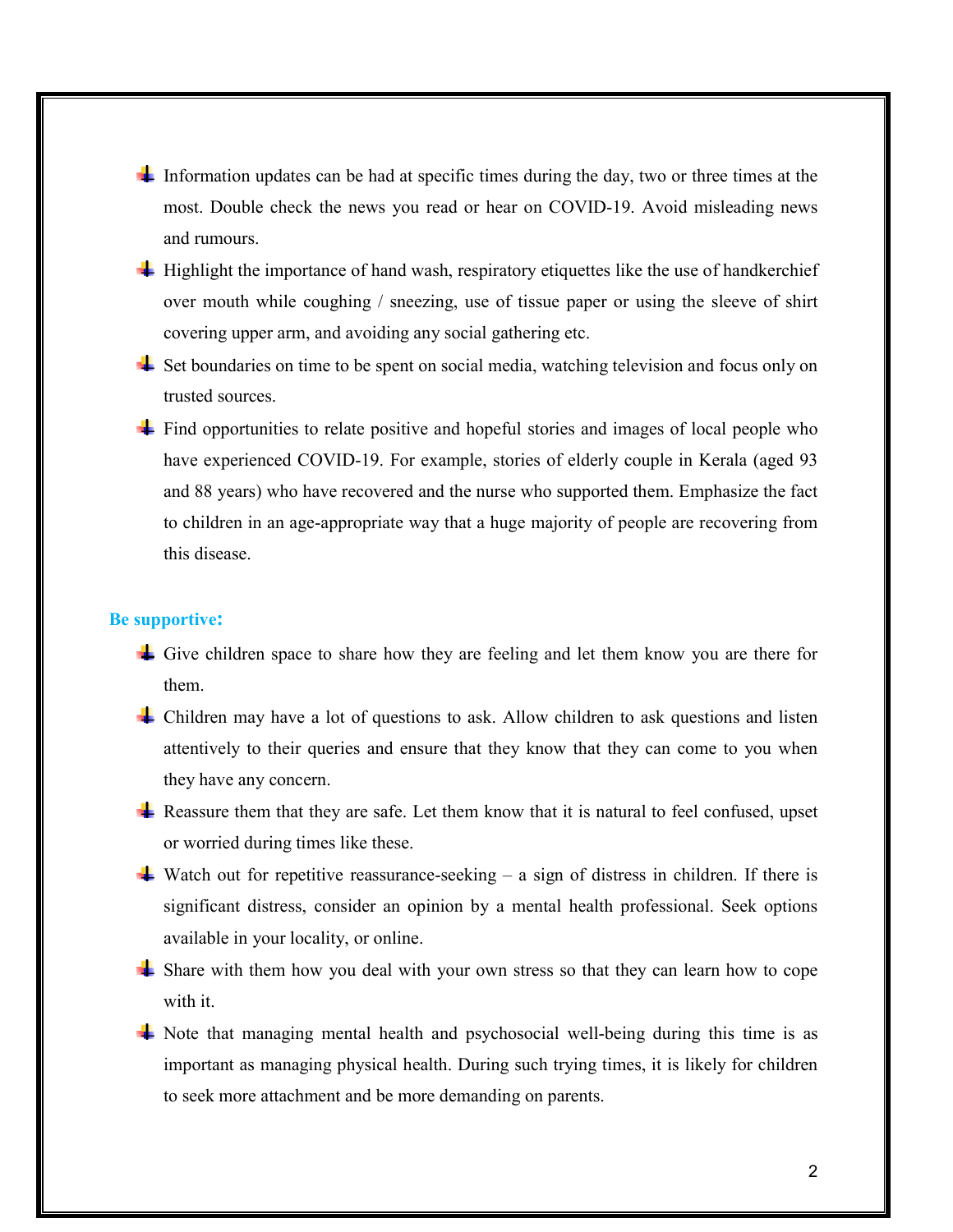- Be a substitute of your ward's friends. Tell them interesting anecdotes, jokes or stories. Engage in a creative activity with them. Make them feel responsible and contribute to efforts for their own and their family's safety.
- Addressing children's concerns eases their anxiety. Children will observe adults' behaviours and emotions for cues on how to manage their own emotions during difficult times.
- $\pm$  Be a role model to your child. During these tough times of lockdown where changes influence our daily lives, how we express our emotions between each other and amongst our families is an important factor of observation for our children.
- $\pm$  Find a way to take care of yourself. You are a strong pillar of support within the family. Your psychological space & "Me Time" is recommended.
- Closely observe your child with special needs during lockdown and thereafter, please discuss the learning and behavioural need assessment and welfare with your counselor and special educator of the school.
- Take note of change in patterns of emotions and behaviour of children such as excessive worry or sadness; avoidance of activities enjoyed in the past; difficulty with attention and concentration; bedwetting; irritability and unrestrained and difficult behaviors in adolescents and unexplained abdominal ache or body pain etc. and if these symptoms persist, take professional counselor's advice.

### Build Responsibility:

- $\pm$  Encourage children to stay active. Add yoga in daily routine as it is good for their physical and mental health.
- $\pm$  Create a routine for children at home which can consist of having a set time for sleep, waking up, eating, learning, playtime and free time etc. as a structured schedule helps the children stay focused and motivated.
- Assign simple tasks to perform through the day (watering plants, helping to arrange clothes/books/play materials, helping younger sibling to learn, etc.)
- $\pm$  Make sure children stay in touch with their friends via social media or video call to help support social and emotional needs of your child.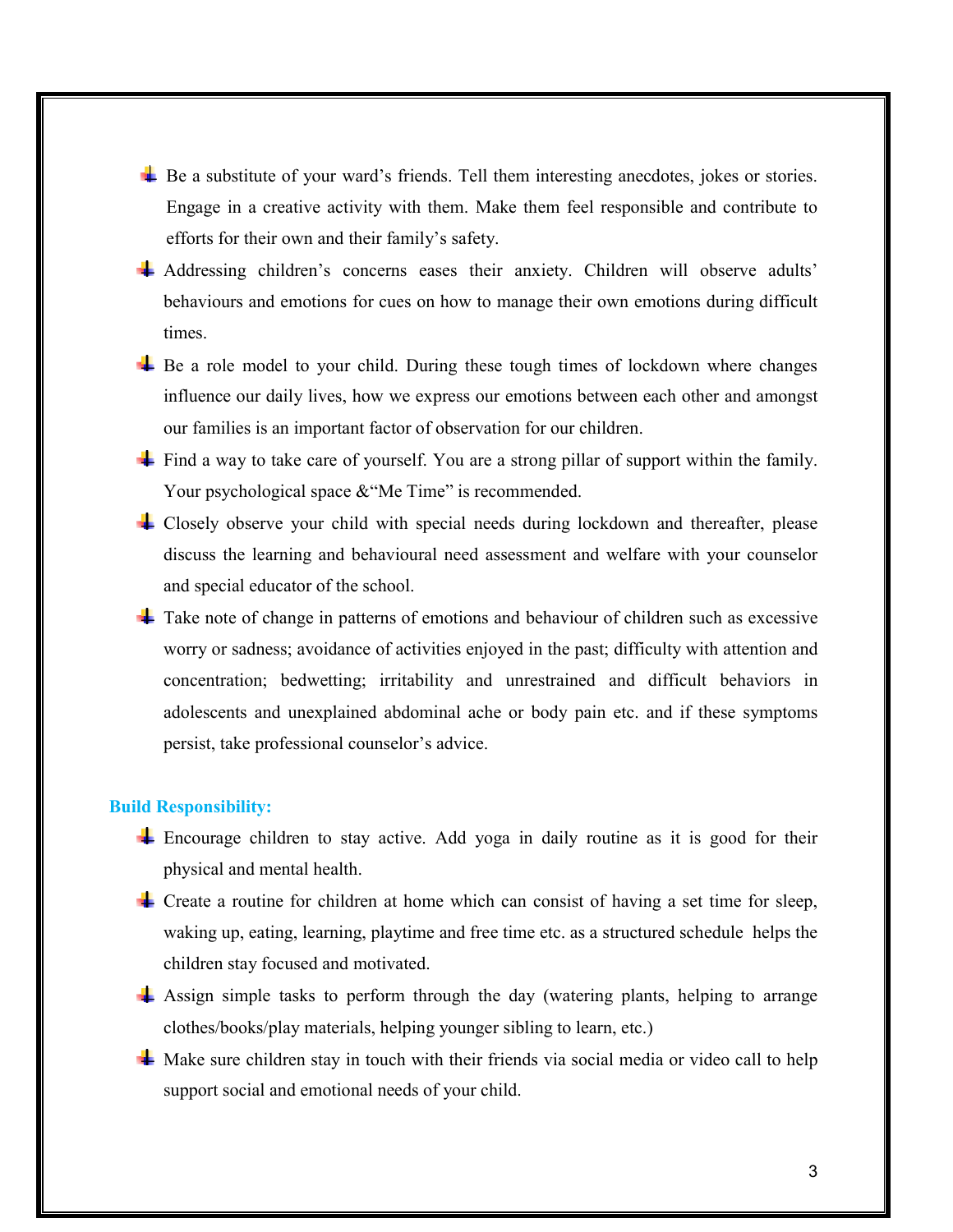- Engage your children in activity-based learning such as puzzles, painting, drawing, and crafting.
- Encourage children to create a journal in which they can jot down their feelings or emotions, new things learned about one's own self and/or others (such as siblings, parents, friends etc.).
- ↓ Do regular indoor exercise with your wards, eat healthy food and have sufficient sleep. Phone a friend or family members residing at other places. Play some games involving the entire family.
- $\pm$  Enable your ward to participate in online classes if possible and allow them to do all their activities in as similar way as they do normally.
- Ensure adequate support and attention for your child with special needs wherever applicable and do not hesitate to seek guidance from the school principal/school counsellor or special educators. For any medical support, contact the local medical authority.
- $\pm$  As a parent, you may play a vital role in ensuring that your wards maintain their mental health by listening to them, acknowledging their difficulties, clarifying their doubts, reassuring them, generating hope and providing emotional support in resolving issues.

# Suggestions & Practical Tips For Principals & Teachers

- Reinforce 'education is for learning' through random engagements on out of syllabus activities encouraging children to read and exchange things they have read or learnt beyond textbooks. This will reduce the pressures created due to uncertainty in examinations.
- Engage students in expressive art activities such as drawing/painting or story telling that can help them express their feelings in a safe and supportive environment.
- Involve them in play activities like playing with clay or stress ball which can help release emotions like fear or anxiety.
- Teachers should take care of their own mental health and well-being to help with students' mental health.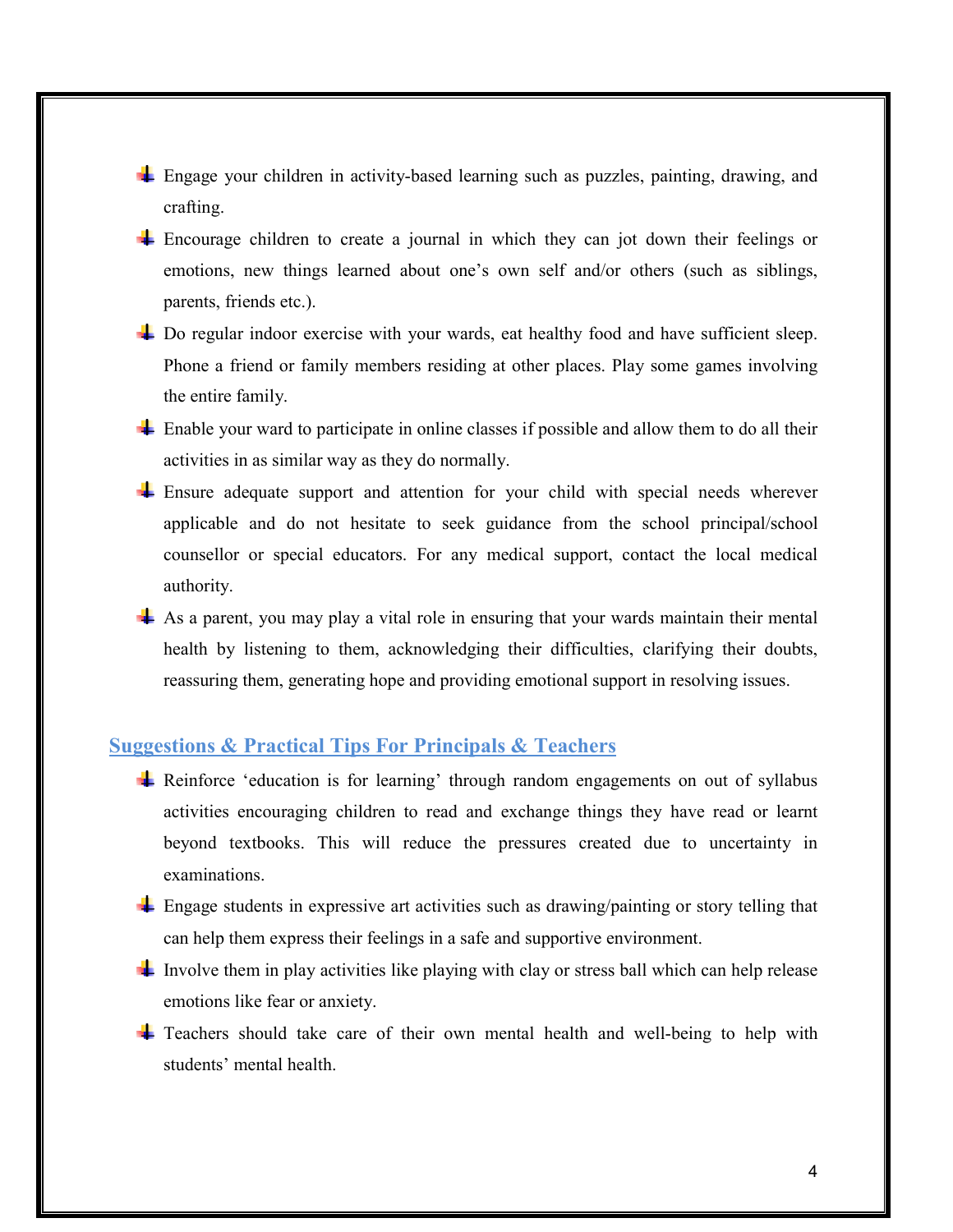- Encourage students to narrate any inspiring story of COVID-19 that they have read in a newspaper or seen on TV or in their locality where people have recovered from COVID-19 or who have supported a loved one to recover.
- Notify students verbally that they are always welcome to share their feelings regarding COVID-19 whenever they want.
- Reassure students that they are not alone and support is always available.
- In case the school is conducting online classes using application /social media platform, the responsibility is to ensure safety of children in digital space.
- **Example 1** Design guided offline activities that parents can perform with children which develops parents as mentors and also accommodates locations with connectivity issues.
- $\pm$  The participation of children in virtual classrooms should be under parental as well as teacher's supervision. For this school may provide proper orientation to parents.
- Enrich the utilization of human resource such as school counselor, special educator and the school nurse/ doctor for necessary inputs regarding health education, mental health  $\&$ wellbeing classes.
- **L** Conduct online examination preparation and career orientation sessions.
- For Create a folder in google drive and name it  $-$  'My Doubts and Worries' and encourage children to write their emotions and feelings, worries and doubts. Also create another folder that reads – "My Gains and My Learning". Motivate children to write positive stories, of what new skills they developed being at home, how they are spending their time with family, encourage them to post pictures or videos also shares stories of some act of kindness that they have done or seen or read of someone do it and share it on school's website. This will bring out lots of stories of resilience.
- It is advisable not to take any test within two weeks of reopening as and when possible. Teachers will be advised to take note of any symptoms of stress in children and immediately report it to school counsellor for taking appropriate action in collaboration with parents.
- $\pm$  Schools can have a 10-15-minute meditation/mindfulness session before starting the day's online classes where the students will be asked to sit quietly and allow the body to breathe deeply. It will help reduce tension and stress and increase feelings of well-being.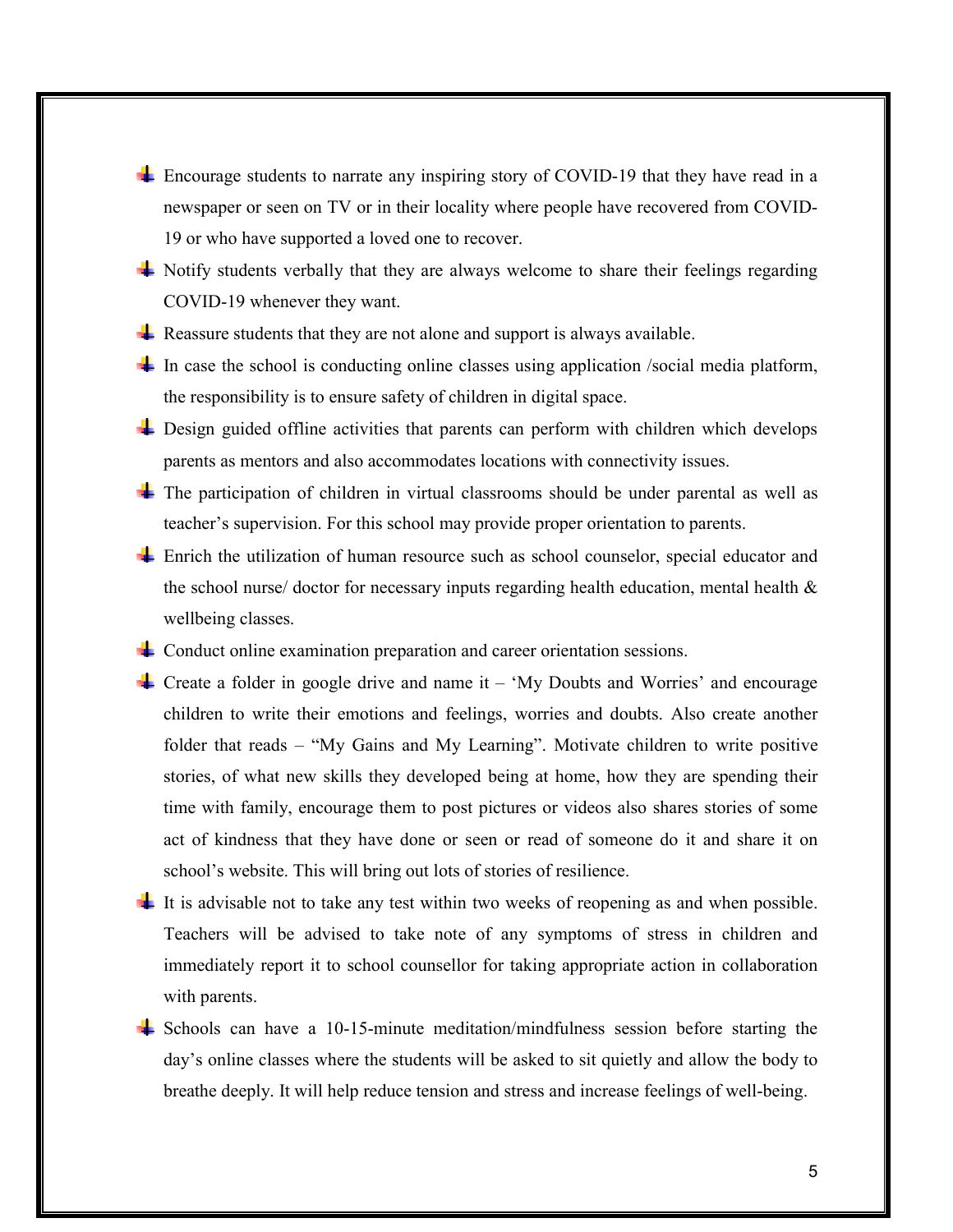It may please be noted that all special needs children need are to be given attention and care to help the families facilitate learning as well as day to day activities to keep the learners meaningfully engaged and stress free.

## Suggestions & Practical Tips For Students / Adolescents:

Adolescents comprise nearly one-fourth of India's population. This is a huge demographic bonus for awareness and empowerment in coping with the change. Perhaps the most important thing they are learning is how we deal with an immediate crisis and what our priorities are. As an adolescent, going through the lockdown period and spending time away from school and peer group can bring forth a range of coping difficulties. On the other hand, this is an opportunity for a very new kind of learning to take place and help oneself to be aware, responsible and empowered.

- Learning is lifelong process. Your creative thinking in these times can go beyond the academic learning. Extend yourself by learning household chores and supporting younger siblings and parents.
- As an adolescent, you can involve grandparents and younger siblings in taking lead towards indoor activities such as art and music.
- During lockdown, expand the perspective on learning. Schools are one type of learning environment which prioritises academic learning. Home is different, and here social and cultural learning can be prioritised. Do things together such as reading books, making models, playing games and making meals. It's all a form of learning.
- Figure a new routine for yourself. Be responsible; take charge of your schedule, your study and your leisure time. Weigh the consequences of your actions and choose them wisely. This routine may include academic work, chores, play, interaction with peers and relatives over the phone or using other forms of technology as well as family time.
- Have a set time for meals and bedtime. It would be wonderful to also have some indoor exercise as part of this routine – for instance, simple breathing exercise, yoga, skipping and stretching. The routine must be made collaboratively with changes over time.
- $\pm$  Family time can be a good opportunity to reconnect with the family playing board games, cards, carom, antakshari, etc. Board games sites allow you to play games together.